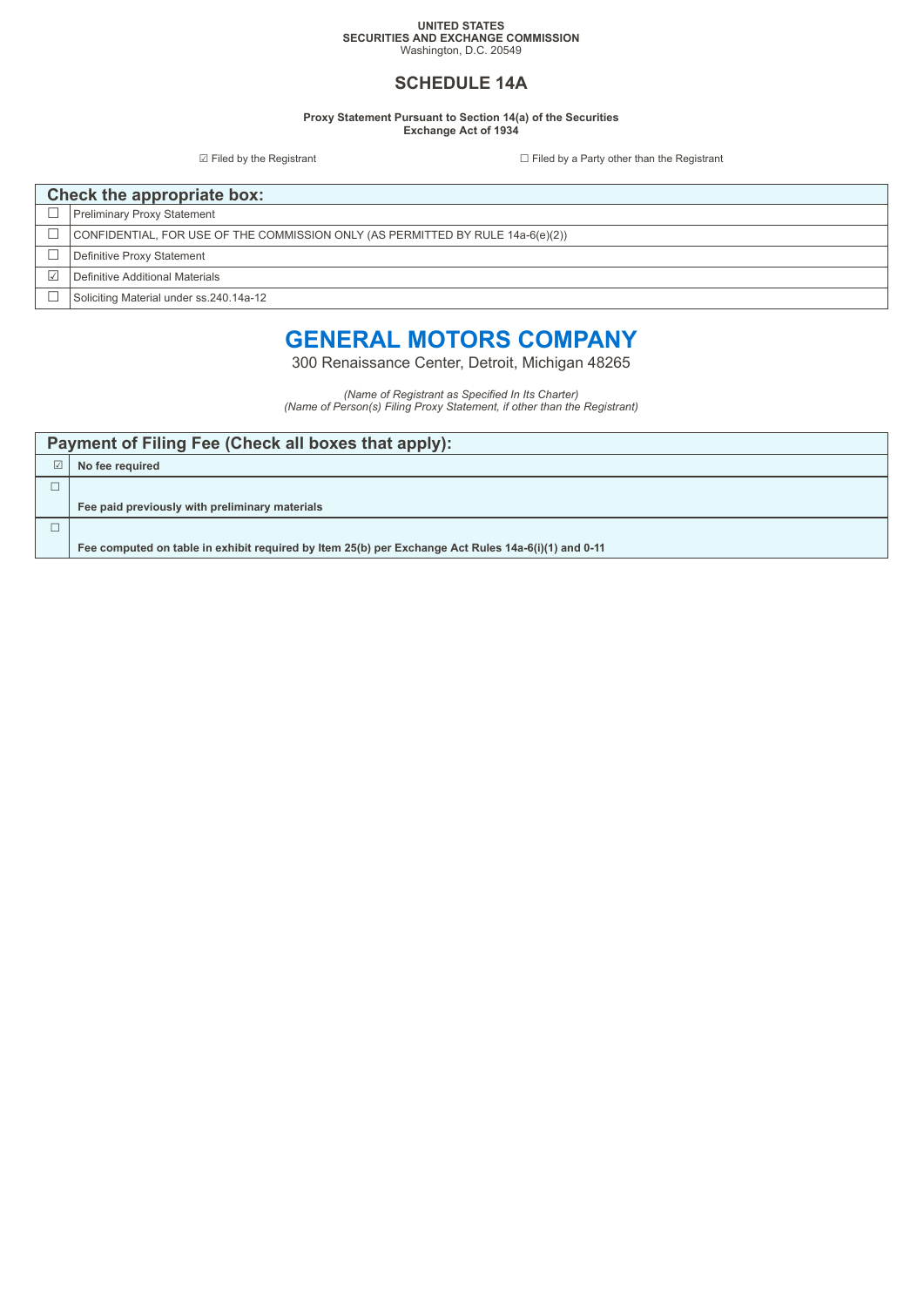

#### **GENERAL MOTORS COMPANY**

2022 Annual Meeting Vote by June 12, 2022 11:59 PM ET



D84227-P71058

#### You invested in GENERAL MOTORS COMPANY and it's time to vote!

You have the right to vote on proposals being presented at the Annual Meeting. This is an important notice regarding the availability of proxy material for the shareholder meeting to be held on June 13, 2022.

#### Get informed before you vote

general motors

GUNDAL MOTORS COMPANY<br>GIMERAL MOTORS GLOBAL HEADQUARTERS<br>MAR, CODE 482-C24-A68<br>300 RINASSANCE CENTER<br>DETROIT, MI 48265

GENERAL MOTORS COMBANY

View the Proxy Statement, Notice of 2022 Annual Meeting of Shareholders and 2021 Annual Report online OR you can receive a free paper or email copy of the material(s) by requesting prior to May 30, 2022. If you would like to request a copy of the material(s) for this and/or future shareholder meetings, you may (1) visit www.ProxyVote.com, (2) call 1-800-579-1639 or (3) send an email to sendmaterial@proxyvote.com. If sending an email, please include your control number (indicated below) in the subject line. Unless requested, you will not otherwise receive a paper or email copy.

| Ry | Control #                                                                                          |               | For complete information and to vote, visit www.ProxyVote.com                                                         |
|----|----------------------------------------------------------------------------------------------------|---------------|-----------------------------------------------------------------------------------------------------------------------|
|    | <b>Smartphone users</b><br>Point your camera here and<br>vote without entering a<br>control number | Virtually at: | Vote Virtually at the Meeting*<br>June 13, 2022<br>2:00 p.m. Eastern Time<br>www.virtualshareholdermeeting.com/GM2022 |

\*Please check the meeting materials for any special requirements for meeting attendance.